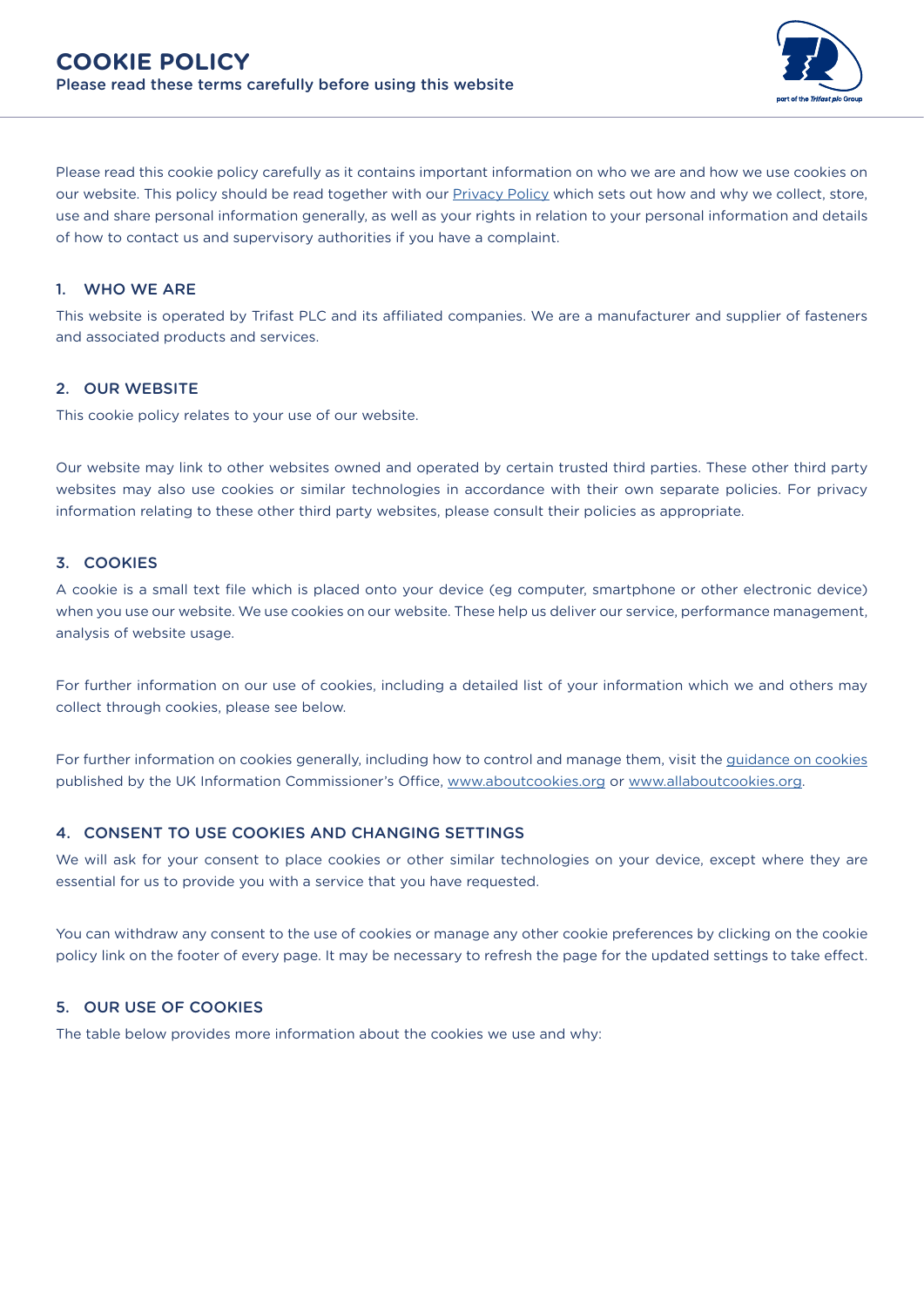

# STRICTLY NECESSARY

| <b>COOKIE KEY</b>              | <b>DOMAIN</b>                | <b>DESCRIPTION</b>                                                                                                                                                                                                                                                |
|--------------------------------|------------------------------|-------------------------------------------------------------------------------------------------------------------------------------------------------------------------------------------------------------------------------------------------------------------|
| trena                          | trdemosite.azurewebsites.net | This cookie is used to mange the enquiry basket.                                                                                                                                                                                                                  |
| <b>ASP.NET SessionId</b>       | trdemosite.azurewebsites.net | General purpose platform session cookie, used<br>by sites written with Miscrosoft .NET based<br>technologies. Usually used to maintain an ano-<br>nymised user session by the server.                                                                             |
| ARRAffinitySameSite            | trfastenings.com             | Enables load balancing, this cookie ensures that<br>requests from one visitor browsing session are<br>always handled by the same server in the cluster.                                                                                                           |
| Request Verification-<br>Token | trdemosite azurewebsites net | This is an anti-forgery cookie set by web applica-<br>tions. It is designed to stop unauthorised posting<br>of content to a website, known as Cross-Site Re-<br>quest Forgery. It holds no information about the<br>user and is destroyed on closing the browser. |
| ARRAffinity                    | trfastenings.com             | It is used for load balancing to make sure the<br>visitor page requests are routed to the same<br>server in any browsing session.                                                                                                                                 |
| <b>CookieScriptConsent</b>     | trdemosite.azurewebsites.net | This cookie is used by Cookie-Script.com service<br>to remember visitor cookie consent preferences.<br>It is necessary for Cookie-Script.com cookie ban-<br>ner to work properly.                                                                                 |

## PERFORMANCE

| <b>COOKIE KEY</b> | <b>DOMAIN</b>    | <b>DESCRIPTION</b>                                                                                                                                                                                                                                                                                                              |
|-------------------|------------------|---------------------------------------------------------------------------------------------------------------------------------------------------------------------------------------------------------------------------------------------------------------------------------------------------------------------------------|
| ai session        | trfastenings.com | This cookie name is associated with the Microsoft<br>Application Insights software, which collects<br>statictical usage and telemetry information for<br>apps built on the Azure cloud platform. This is a<br>unique anonymous session identifier cookie.                                                                       |
| ai user           | trfastenings.com | This cookie name is associated with the Microsoft<br>Application Insights software, which collects<br>statictical usage and telemetry information for<br>apps built on the Azure cloud platform. This is a<br>unique user identifier cookie enabling counting<br>of the number of users accessing the application<br>over time. |

# TARGETING

| <b>COOKIE KEY</b> | <b>DOMAIN</b>    | <b>DESCRIPTION</b>                                                                                                                                                                                   |
|-------------------|------------------|------------------------------------------------------------------------------------------------------------------------------------------------------------------------------------------------------|
| gat               | trfastenings.com | This cookie name is associated with Google<br>Universal Analytics, according to documentation<br>it is used to throttle the request rate - limiting<br>the collection of data on high traffic sites. |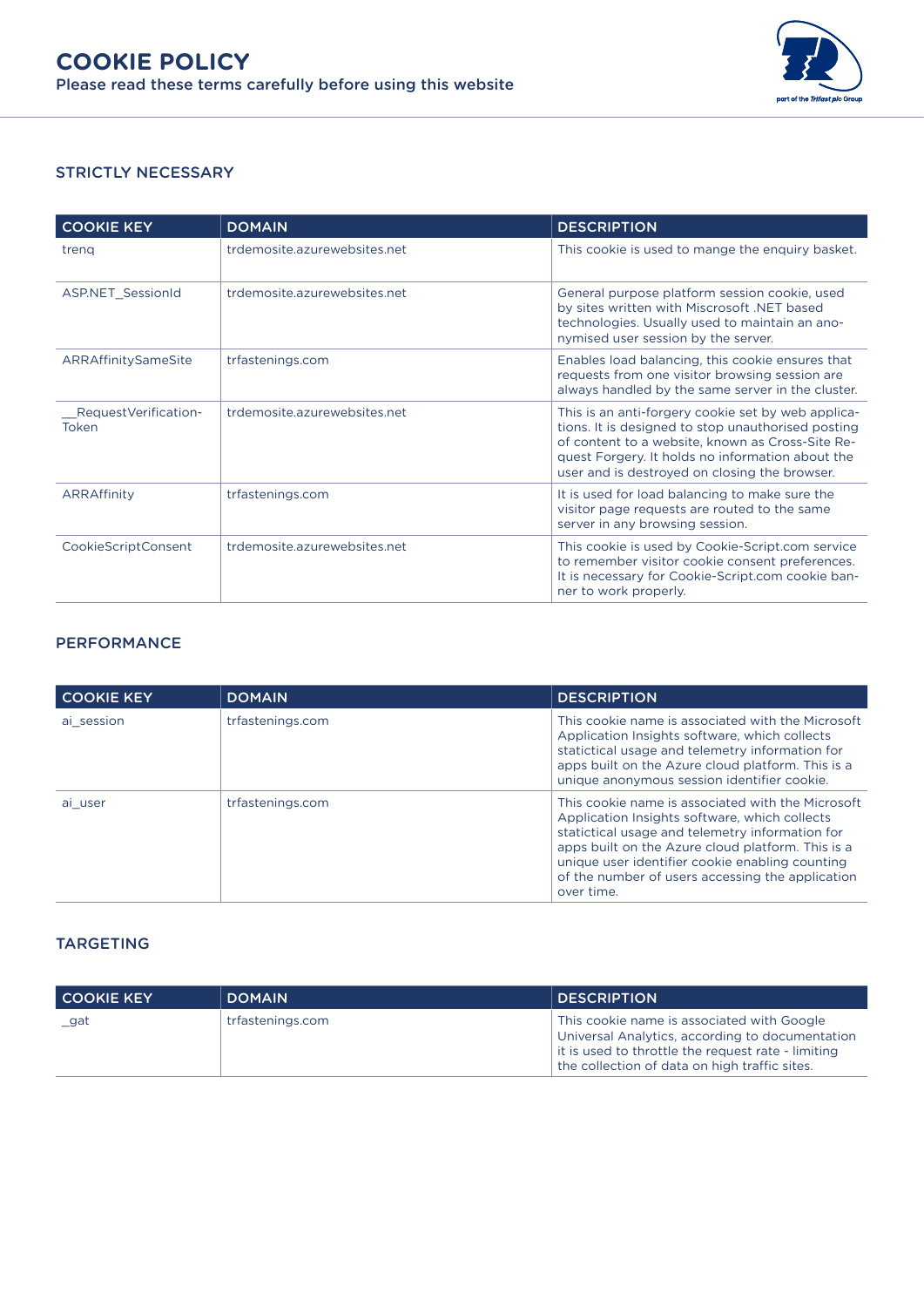

| ga                 | trfastenings.com | This cookie name is associated with Google<br>Universal Analytics - which is a significant update<br>to Google's more commonly used analytics<br>service. This cookie is used to distinguish unique<br>users by assigning a randomly generated number<br>as a client identifier. It is included in each page<br>request in a site and used to calculate visitor,<br>session and campaign data for the sites analytics<br>reports. |
|--------------------|------------------|-----------------------------------------------------------------------------------------------------------------------------------------------------------------------------------------------------------------------------------------------------------------------------------------------------------------------------------------------------------------------------------------------------------------------------------|
| gid                | trfastenings.com | This cookie is set by Google Analytics. It stores<br>and update a unique value for each page visited<br>and is used to count and track pageviews.                                                                                                                                                                                                                                                                                 |
| VISITOR INFO1 LIVE | .youtube.com     | This cookie is set by Youtube to keep track of<br>user preferences for Youtube videos embedded<br>in sites: it can also determine whether the<br>website visitor is using the new or old version of<br>the Youtube interface.                                                                                                                                                                                                     |
| <b>YSC</b>         | .youtube.com     | This cookie is set by YouTube to track views of<br>embedded videos                                                                                                                                                                                                                                                                                                                                                                |

## 6. THIRD PARTY ACCESS TO THE COOKIES

Some of our pages display content from external providers, e.g. YouTube, Facebook and Twitter.

To view this third-party content, you first have to accept their specific terms and conditions. This includes their cookie policies, which we have no control over.

But if you do not view this content, no third-party cookies are installed on your device.

### 7. THIRD PARTY ACCESS TO THE COOKIES

[YouTube](https://www.youtube.com/t/terms) [Google Maps](https://www.google.com/intl/en_be/help/terms_maps/) **[Twitter](https://twitter.com/en/tos#intlTerms)** [Facebook](https://www.facebook.com/legal/terms) **[Google](https://policies.google.com/terms?hl=en&gl=be) [LinkedIn](https://www.linkedin.com/legal/user-agreement) [Euroland](https://asia.tools.euroland.com/legal/cookie/?lang=en-GB#:~:text=Euroland.com%20uses%20cookies%20for,on%20Euroland.com%27%20servers)** [Research Tree](https://www.research-tree.com/General/PrivacyPolicy#:~:text=These%20cookies%20help%20us%20to,of%20the%20site%20they%20visit) [Adventr](https://adventr.io/legal/privacy-policy) [3d Content Central](https://www.3dcontentcentral.com/Cookies.aspx)

These third-party services are outside of our control. Providers may, at any time, change their terms of service, purpose and use of cookies, etc.

# 8. HOW CAN YOU MANAGE COOKIES?

#### Removing cookies from your device

You can delete all cookies that are already on your device by clearing the browsing history of your browser. This will remove all cookies from all websites you have visited.